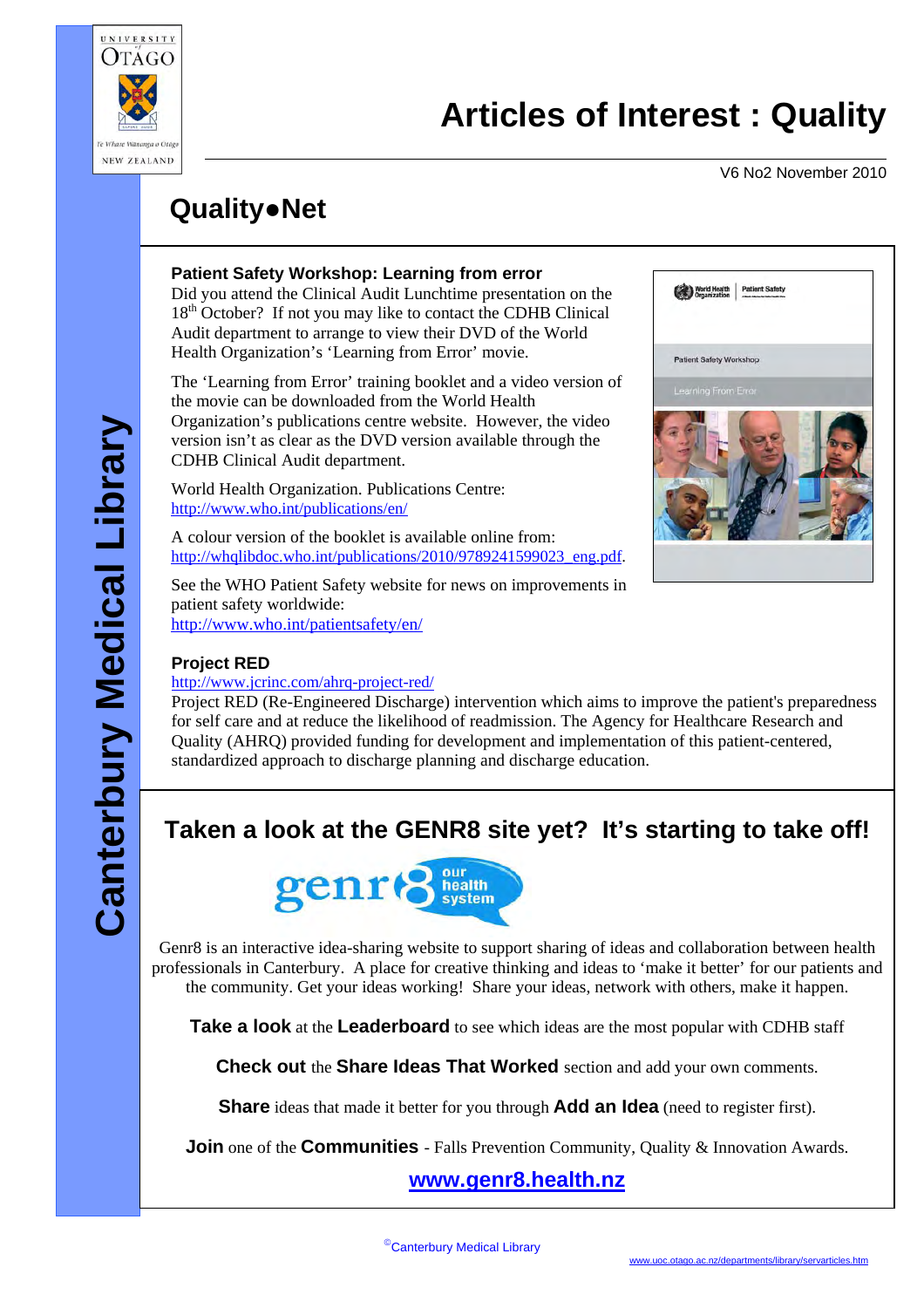#### **Beyond Traditional Patient Safety Tools and Techniques**

<http://www.rmf.harvard.edu/files/documents/forum/v28n1/complete.pdf>

The March 2010 issue of this newsletter (CRICO/RMF Forum ) produced by a medical insurance company in the US is worth a look. This issue '*Beyond Traditional Patient Safety Tools and Techniques'*includes articles on:

- Are Lean and Six Sigma Good Tools for Improving Quality and Patient Safety?
- How Can Competing Patient Safety Improvement Strategies Be Harnessed?
- Which Tools Should Health Care Leaders Consider?
- Are Some Patient Safety Interventions Better Than Others, or Is It the Implementation?
- How Do Organizations Reach a Single, Widely-accepted "Way" to Address Patient Safety?



#### **WHO Patient Safety Curriculum Guide for Medical Schools**

<http://www.who.int/patientsafety/education/curriculum/download/en/index.html>

WHO Patient Safety has developed a curriculum to enable and encourage medical schools to include patient safety in their courses. Medical school curricula tend to focus on pure clinical skills, diagnosis and treatment of disease. However to reduce medical error and reduce harm to patients both medical schools and teaching hospitals need to train physicians to follow safe practices, analyze bad outcomes, and work collaboratively in teams to redesign care processes to make them safer. This focus needs to begin on Day 1 of medical school and continue throughout medical education and residency training.

#### **The IHI Improvement Map**

#### <http://www.ihi.org/IHI/Programs/ImprovementMap/>

Worth a look, not earth shattering but less complicated than it first seems. Take a look at the 'Most Visited Processes' section on the right-hand side of the IHI Improvement Map homepage. Falls Prevention and Acute Myocardial Infarction are currently featured. Click on a topic then on the 'Resources' tab to see case studies for the topic.

#### **A few Internet resources of more specific interest:**

#### **Resuscitation Council (UK).**

#### <http://www.resus.org.uk/siteindx.htm#main>

The Resuscitation Council (UK) publishes the Resuscitation Guidelines which contain detailed information about emergency life support and deal with some of the issues of basic and advanced life support for adults, paediatrics and the newborn. Also included are guidelines for the use of Automated External Defibrillators and other related topics.



The Resuscitation Guidelines 2010 are now available online from the Resuscitation Council (UK) website: <http://www.resus.org.uk/pages/GL2010.pdf>

#### **NSW Falls Prevention Network**

<http://fallsnetwork.powmri.edu.au/> Join the network to receive updates from the mailing list - useful discussion that is relevant [in an Australasian conte](http://www.calhospitalprepare.org/document/earthquake-preparedness)xt.

#### **Prevention of Falls Network Europe (PROFANE)**

<http://www.profane.eu.org/phpBB3/index.php> Forums include a general forum, falls and bone health, falls prevention.

#### **Emergency preparedness: Preparing hospitals for disasters**

California is familiar with earthquakes and their Hospitals' Association provides this site to assist its hospitals prepare for disasters. <http://www.calhospitalprepare.org/category/content-area/planning-topics/natural-disasters/earthquake>

> For further information on Clinical Audit & Quality Improvement please contact: Irena de Rooy, Quality Facilitator - ext 86194 Shona MacMillan, Quality Manager - ext 81363

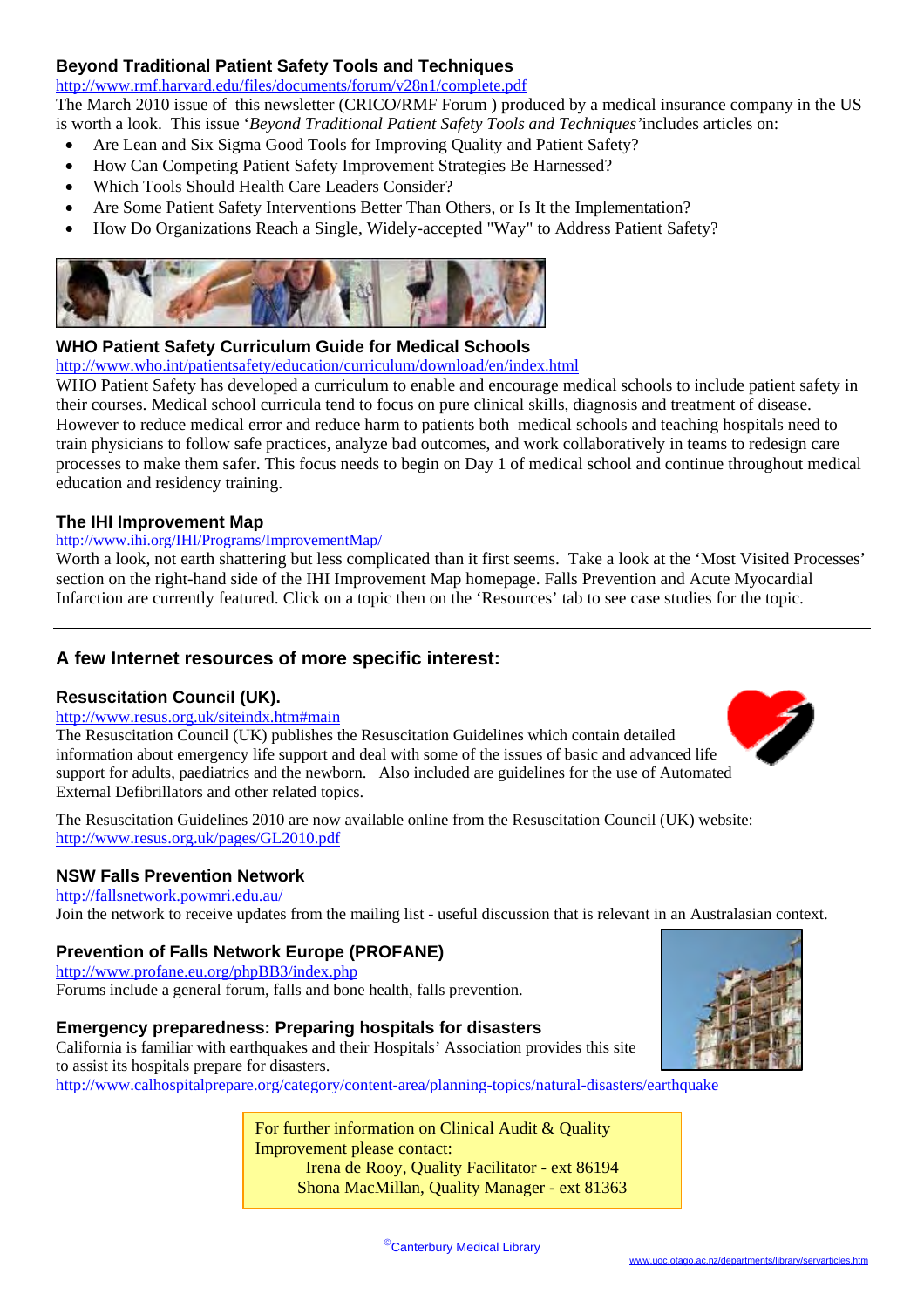## **New books of Interest**

- 1. **Advanced performance improvement in health care : principles and methods.** [Donald E. Lighter]. Sudbury, Mass. : Jones and Bartlett Publishers, c2011. *Canterbury Medical Library: W 84.4.AA1 L723 2011*
- 2. **Applying lean in healthcare : a collection of international case studies**. [Joe Aherne, and John Whelton (Eds)]. Boca Raton : CRC Press, c2010. *Canterbury Medical Library: W 84.1 A652 2010*
- 3. **Health care errors and patient safety**.[Brian Hurwitz and Aziz Sheikh]. Chichester, UK ; Hoboken, NJ : Wiley-Blackwell/BMJ Books, 2009. *Canterbury Medical Library: WX 153 H434 2009*



- 5. **Lean hospitals: improving quality, patient safety, and employee satisfaction**. [Mark Graban]. Boca Raton : CRC Press, c2009. *Canterbury Medical Library:HD 58.9 G727 2009*
- 6. **Nursing outcomes : the state of the science.** [Diane M. Doran (Ed)]. Sudbury, MA : Jones & Bartlett Learning, c2011. *Canterbury Medical Library: WY 100 N974 2011*
- 7. **Patient safety in the intensive care unit.** Joint Commission on Accreditation of Healthcare Organizations. Oakbrook Terrace, Ill. : Joint Commission Resources, c2010. *Canterbury Medical*  *Library: WX 218 P298 2010*
- 8. **Patient safety pocket guide.** Oakbrook Terrace, Ill : Joint Commission Resources, c2009. *Canterbury Medical Library:WX 153 P298 2009*
- 9. **Taking the lead in patient safety : how healthcare leaders influence behavior and create culture**. [Thomas R. Krause and John Hidley]. Hoboken, N.J. : John Wiley & Sons, c2009. *Canterbury Medical Library:WX 185 K91 2009.*

# **TAKING THE LEAD IN**



**The Clinical Audit Committee, Christchurch Hospital, invites you to**

# **Library Hours**

Patient Safety in the **Intensive Care Unit** 

|                                                    | Friday 5 November 2010 - Friday 17 December 2010 |                   |
|----------------------------------------------------|--------------------------------------------------|-------------------|
|                                                    | Monday - Thursday                                | 8.30am - 6.00pm   |
|                                                    | Friday                                           | 8.30am - 5.00pm   |
|                                                    | Saturday                                         | $1.00pm - 5.00pm$ |
|                                                    | Sunday                                           | closed            |
| Saturday 18 December 2010 - Sunday 30 January 2011 |                                                  |                   |
|                                                    | Saturday 18 - Sunday 19 December                 | closed            |
|                                                    | Monday 20 - Wednesday 22 December                | $8.30am - 5.00pm$ |
|                                                    | Thursday 23 December                             | 8.30am - 4.00pm   |
| Friday 24 December 2010 - Tuesday 4 January 2011   |                                                  |                   |
|                                                    | Christmas/New Year Break                         | closed            |
|                                                    | Wednesday 5 January - Sunday 9 January 2011      |                   |
|                                                    | Wednesday - Friday                               | $8.30am - 5.00pm$ |
|                                                    | Saturday & Sunday                                | closed            |

**A Lunchtime CLINICAL AUDIT & QUALITY IMPROVEMENT PRESENTATION**

> **Monday, 29th of November, 2010 12.30 – 13.30 hrs**

> > **Oncology Lecture Theatre.**

- **12:00 Five year audit pancreas and liver surgery.**  Presented by Saxon Connor, Surgeon.
- **13:00 Anastomotic leak following right hemicolectomy in General Surgical Department at Christchurch Hospital.**

Presented by Bilal Akbar, Cardiothoracic Registrar.

#### **All Staff Welcome! Please bring your own lunch**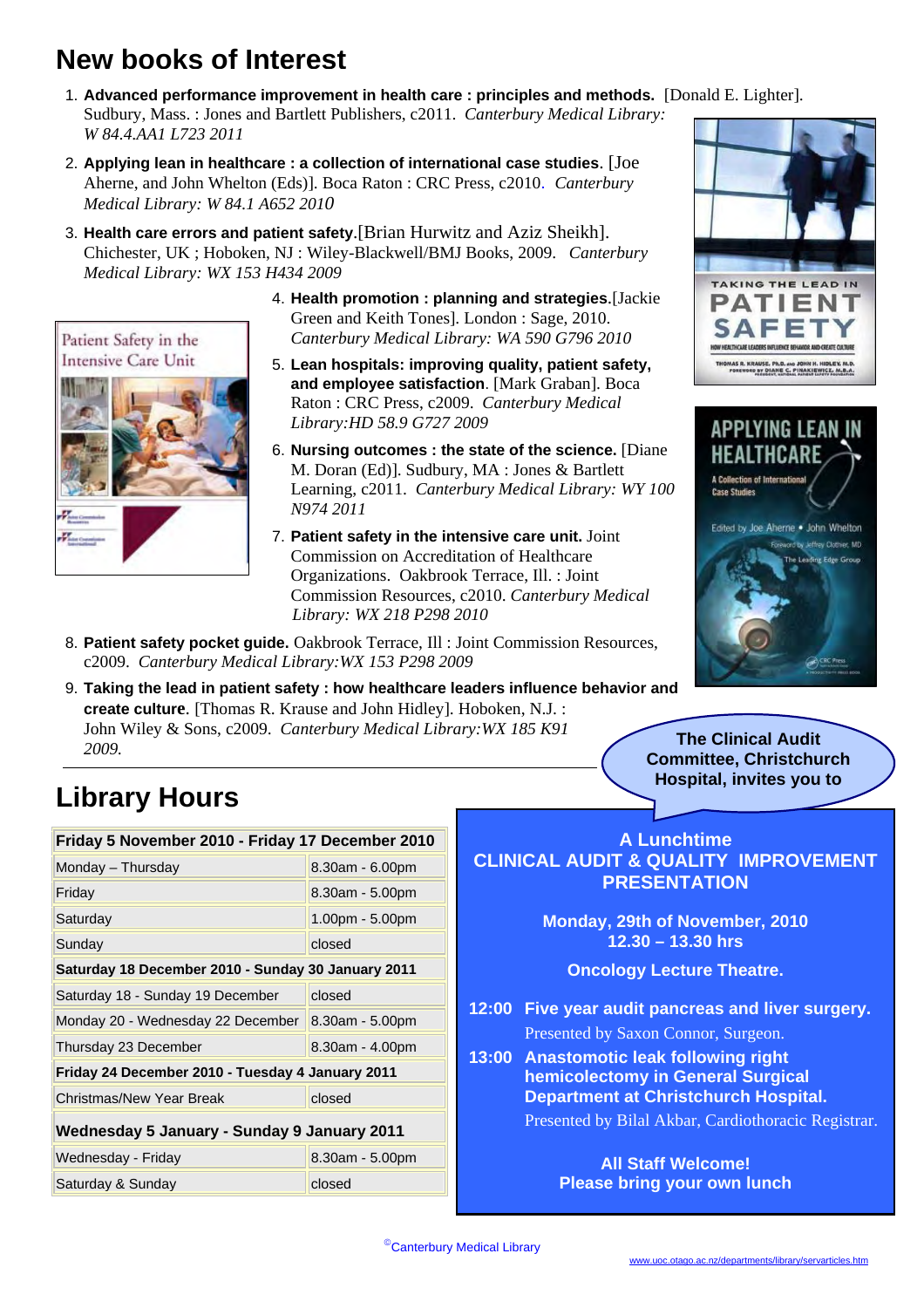## **Articles of Interest** :

Most articles listed are available from the CDHB and University of Otago networks. Articles marked  $\blacksquare$  are only available from the University of Otago network.

To access the online article click on the link below the article. Alternatively locate the journal using the library's electronic journals portal: <http://www.chmeds.ac.nz/departments/library/index.htm>

CDHB staff who are library members can access all of these articles on Canterbury Medical Library's public computers bring a USB flash drive to download pdfs of the articles you select.

**Request a print copy:** CDHB and University of Otago staff may use the attached request form to request a photocopy of most articles listed here. Note that under the Copyright Act the library can only supply one photocopy from any one journal issue.

1. **Association of interruptions with an increased risk and severity of medication administration errors.** [Westbrook JI, Woods A, Rob MI, Dunsmuir W, Day RO]. Archives of Internal Medicine 2010 Apr 26; 170(8):683-90.

<http://archinte.ama-assn.org/cgi/content/short/170/8/683>

- 2. **Can we make cuts that will not harm health care?** [Rich G, Leonard P, Zalmanovitch Y, Vashdi D]. BMJ British Medical Journal 2010 Mar 20; 340(7747):628-31. <http://www.bmj.com/content/340/7747/Analysis.full.pdf>
- 3. **A Conversation with Peter Pronovost About Patient Safety.** [Klein S, McCarthy D]. Quality matters 2010 (Apr/May):1-6. <http://www.commonwealthfund.org/Content/Newsletters/Quality-Matters/2010/April-May-2010/Q--A.aspx>
- 4. **Diagnostic Adverse Events: On to Chapter 2:** Comment on " Patient Record Review of the Incidence, Consequences, and Causes of Diagnostic Adverse Events". [Thomas EJ, Brennan T]. Archives of Internal Medicine 2010 Jun 28; 170(12):1022-2. <http://archinte.ama-assn.org/cgi/content/extract/170/12/1021>
- 5. **Disclosure of patient safety incidents: a comprehensive review.** [O'Connor E, Coates HM, Yardley IE, Wu AW]. International Journal for Quality in Health Care 2010 22(5):371-9. <http://intqhc.oxfordjournals.org/content/22/5/371>
- 6. **Effect of a comprehensive surgical safety system on patient outcomes.** [de Vries EN, Prins HA, Crolla RMPH, den Outer AJ, van Andel G, van Helden SH, et al.]. New England Journal of Medicine 2010 Nov 11; 363(20):1928-37. <http://www.nejm.org/doi/full/10.1056/NEJMsa0911535>
- 7. **Effectiveness of interventions designed to promote patient involvement to enhance safety: a systematic review**. [Hall J, Peat M, Birks Y, Golder S, Entwistle V, Gilbody S, et al.]. Quality and Safety in Health Care 2010 19:1-7. <http://dx.doi.org/10.1136/qshc.2009.032748>
- 8. **Giving Medication Administration the Respect It Is Due:** Comment on:" Association of Interruptions With an Increased Risk and Severity of Medication Administration Errors". [Kliger J]. Archives of Internal Medicine 2010  $170(8):690-92.$

<http://archinte.ama-assn.org/cgi/content/full/170/8/690>

- 9. **Human factors in the management of the critically ill patient.** [Bion JF, Abrusci T, Hibbert P]. British Journal of Anaesthesia 2010 Jul; 105(1):26-33. (Review) <http://ejournals.ebsco.com/Issue.asp?IssueID=1228012>
- 10. **Interdisciplinary communication in general medical and surgical wards using two different models of nursing care delivery.** [Fernandez R, Tran DT, Johnson M, Jones S]. Journal of Nursing Management 2010 Apr; 18(3):265-74. <http://dx.doi.org/10.1111/j.1365-2834.2010.01058.x>
- 11. **Losing the Moment: Understanding Interruptions to Nurses' Work.** [McGillis Hall L, Pedersen C, Fairley L]. Journal of Nursing Administration 2010 Nov 4; 40(4):169-76. <http://ovidsp.ovid.com/ovidweb.cgi?T=JS&PAGE=linkout&SEARCH=20305462.ui>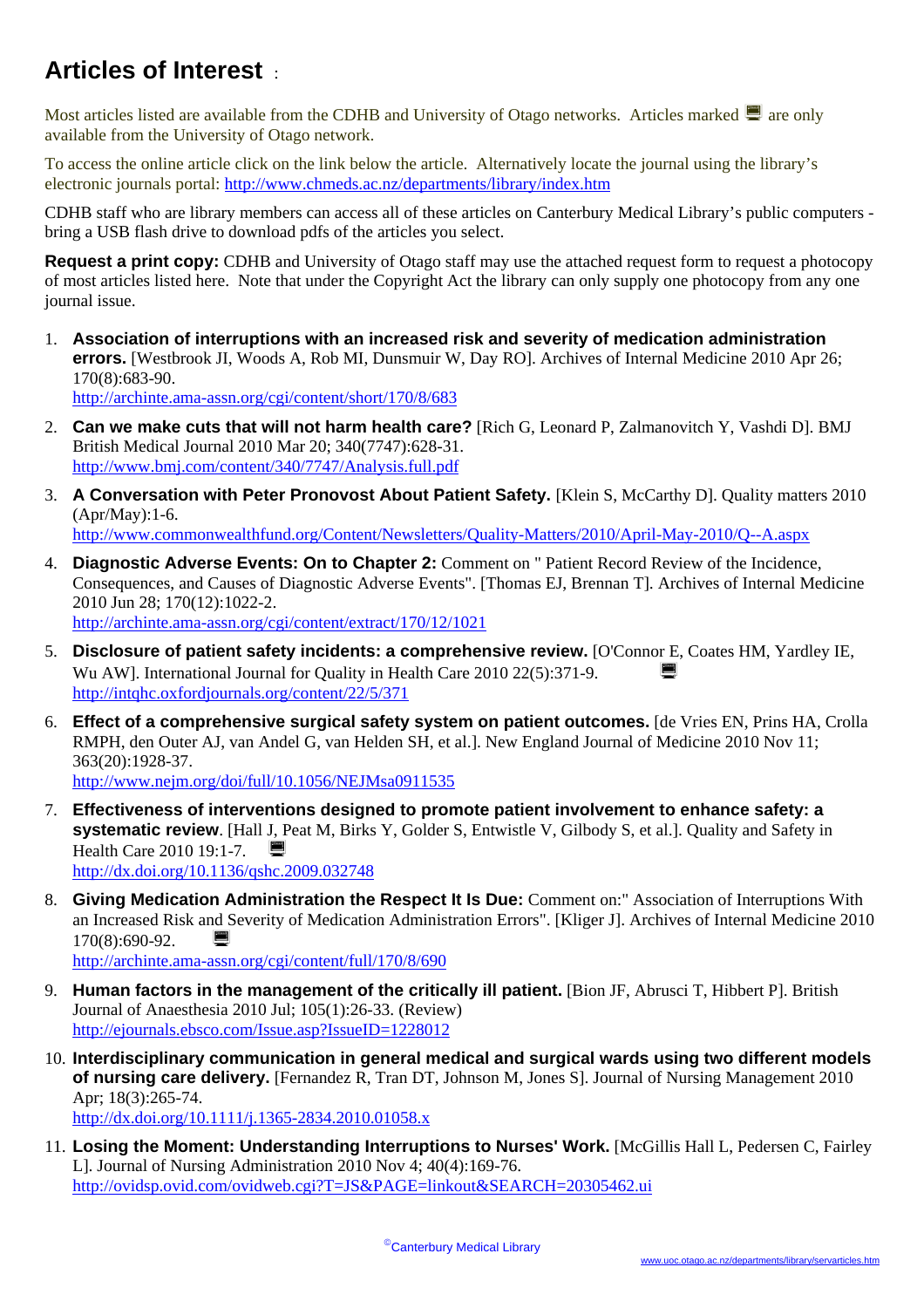- 12. **Measuring patient safety culture: an assessment of the clustering of responses at unit level and hospital level.** [Smits M, Wagner C, Spreeuwenberg P, van der Wal G, Groenewegen PP]. Quality & Safety in Health Care 2009 Aug; 18(4):292-6. [Research Support, Non-U.S. Gov't] <http://qshc.bmj.com/content/18/4/292>
- 13. **Meeting the Complex Needs of the Health Care Team:** Identification of Nurse—Team Communication Practices Perceived to Enhance Patient Outcomes. [Propp KM, Apker J, Zabava Ford WS, Wallace N, Serbenski M, Hofmeister N]. Qualitative Health Research 2010 20(1):15-28. <http://qhr.sagepub.com/content/20/1/15>
- 14. **Multiple Accountabilities in Incident Reporting and Management.** [Hor S, Iedema R, Williams K, White L, Kennedy P, Day AS]. Qualitative Health Research 2010 20(8):1091-100. <http://dx.doi.org/10.1177/1049732310369232> ¡
- 15. **A novel method for reproducibly measuring the effects of interventions to improve emotional climate, indices of team skills and communication, and threat to patient outcome in a high-volume thoracic surgery center.** [Nurok M, Lipsitz S, Satwicz P, Kelly A, Frankel A, Nurok M, et al.]. Archives of Surgery 2010 May; 145(5):489-95. (Comment in: Arch Surg. 2010 May;145(5):495; PMID: 20491165) [Randomized Controlled Trial] <http://archsurg.ama-assn.org/cgi/content/short/145/5/489>

16. **Patient record review of the incidence, consequences, and causes of diagnostic adverse events.**  [Zwaan L, de Bruijne M, Wagner C, Thijs A, Smits M, van der Wal G, et al.]. Archives of Internal Medicine 2010 Jun 28; 170(12):1015-21. (Review) (Comment in: Arch Intern Med. 2010 Jun 28;170(12):1021-2). <http://archinte.ama-assn.org/cgi/reprint/170/12/1015>

- 17. **Patient safety is evolving: comment on "A novel method for reproducibly measuring the effects of interventions to improve emotional climate, indices of team skills and communication, and threat to patient outcome in a high-volume thoracic surgery center".** [Uhlig PN]. Archives of Surgery 2010 May; 145(5):495. (Comment on: Arch Surg. 2010 May;145(5):489-95; PMID: 20479349) [Comment] <http://archsurg.ama-assn.org/cgi/content/full/145/5/495>
- 18. **Responding to patient safety incidents: the "seven pillars"**. [McDonald TB, Helmchen LA, Smith KM, Centomani N, Gunderson A, Mayer D, et al. ]. Quality and Safety in Health Care 2010 Epub 2010 March 1. <http://qshc.bmj.com/content/early/2010/02/26/qshc.2008.031633.full.pdf>
- 19. **Root cause analysis in clinical adverse events**. [Mengis J, Nicolini D]. Nursing Management 2010 Feb; 16(9):16,18-20.

<http://search.ebscohost.com/login.aspx?direct=true&db=heh&AN=48304952&site=ehost-live>

- 20. **Visual revelations.** [Wainer H]. Chance 2010 23(2):47-53. <http://www.springerlink.com/content/n3234n7t2m3wj331/>
- 21. **"Water cooler" learning: Knowledge sharing at the clinical "backstage" and its contribution to patient safety.** [Waring JJ, Bishop S]. Journal of Health Organization and Management 2010 24(4):325-42. <http://www.emeraldinsight.com/journals.htm?issn=1477-7266&volume=24&issue=4>
- 22. **What have we learned about interventions to reduce medical errors?** [Woodward HI, Mytton OT, Lemer C, Yardley IE, Ellis BM, Rutter PD, et al.]. Annual Review of Public Health 2010 Apr 21; 31:479-97 1 p following 97. (Review) [Review].  $\Box$ <http://www.annualreviews.org/doi/abs/10.1146/annurev.publhealth.012809.103544>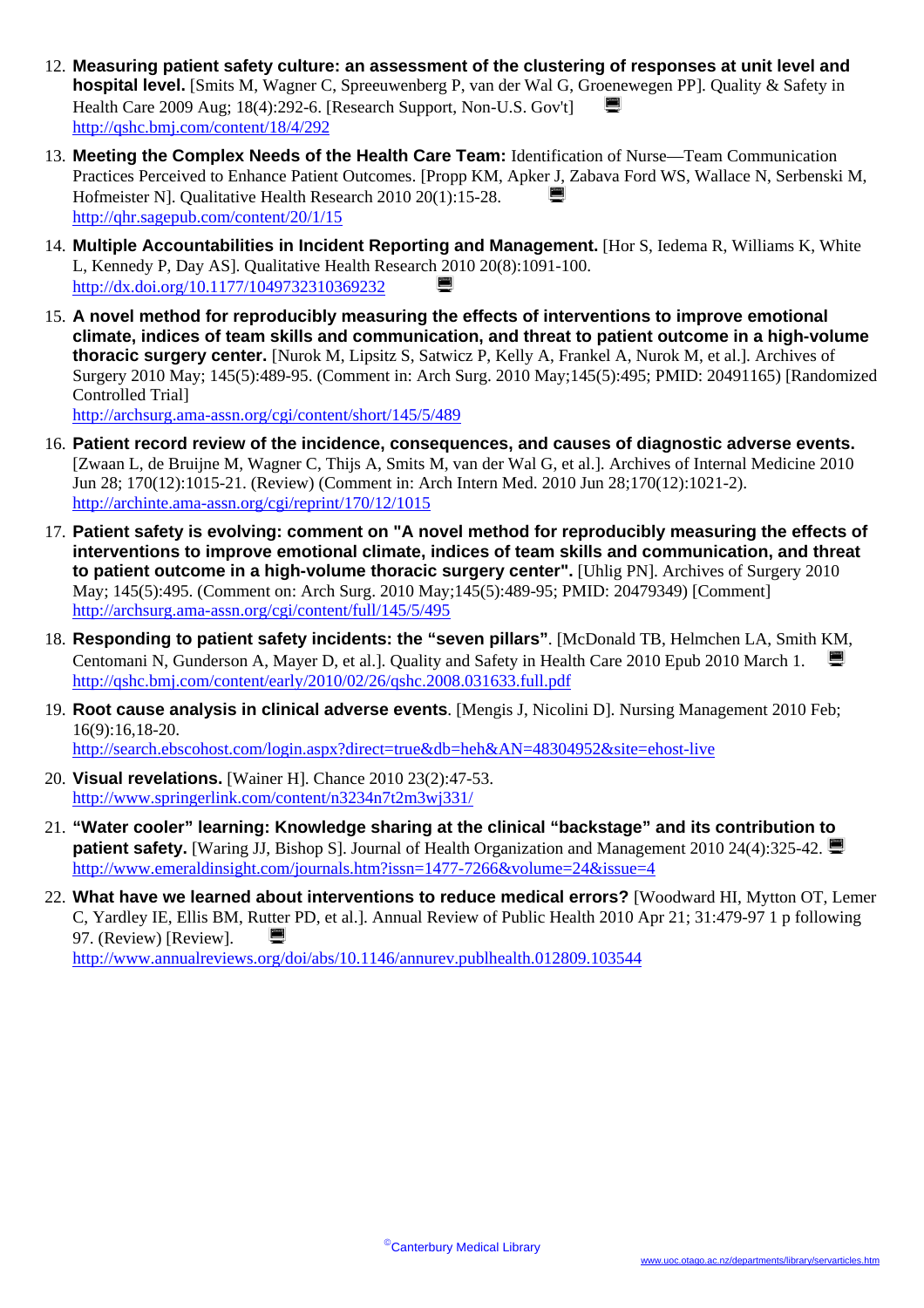# **Websites mentioned in Quality.Net**

Here are the full URLS for the websites mentioned in Quality.Net. Sometimes you will be asked to "Block" or "Allow" a link. This is a security feature but you will need to click on "Allow" in order to see the article.

It can be quite bewildering trying to negotiate through a new website or portal to get to the article you want. If you are having problems phone the library on 80504 or call at the library reference desk for assistance.

## **Contact the library Reference Desk (ext 80504) if you have any problems with electronic resources**

### **Links for items on PAGE 1**

World Health Organization. <http://www.who.int/en/>

World Health Organization. Publications Centre: <http://www.who.int/publications/en/>

'Learning from Error' training booklet and video [http://whqlibdoc.who.int/publications/2010/9789241599023\\_eng.pdf](http://whqlibdoc.who.int/publications/2010/9789241599023_eng.pdf)

WHO Patient Safety <http://www.who.int/patientsafety/en/>

Project Red <http://www.jcrinc.com/ahrq-project-red/>

Genr8 [www.genr8.health.nz](http://www.genr8.health.nz/)

#### **Links for items on PAGE 2**

Beyond Traditional Patient Safety Tools and Techniques <http://www.rmf.harvard.edu/files/documents/forum/v28n1/complete.pdf>

WHO Patient Safety Curriculum Guide for Medical Schools <http://www.who.int/patientsafety/education/curriculum/download/en/index.html>

The IHI Improvement Map <http://www.ihi.org/IHI/Programs/ImprovementMap/>

Resuscitation Council (UK). <http://www.resus.org.uk/siteindx.htm#main>

Resuscitation Guidelines 2010 (Resuscitation Council (UK)) <http://www.resus.org.uk/pages/GL2010.pdf>

NSW Falls Prevention Network <http://fallsnetwork.powmri.edu.au/>

Prevention of Falls Network Europe (PROFANE) <http://www.profane.eu.org/phpBB3/index.php>

Emergency preparedness: Preparing hospitals for disasters (California Hospitals Association) <http://www.calhospitalprepare.org/category/content-area/planning-topics/natural-disasters/earthquake>